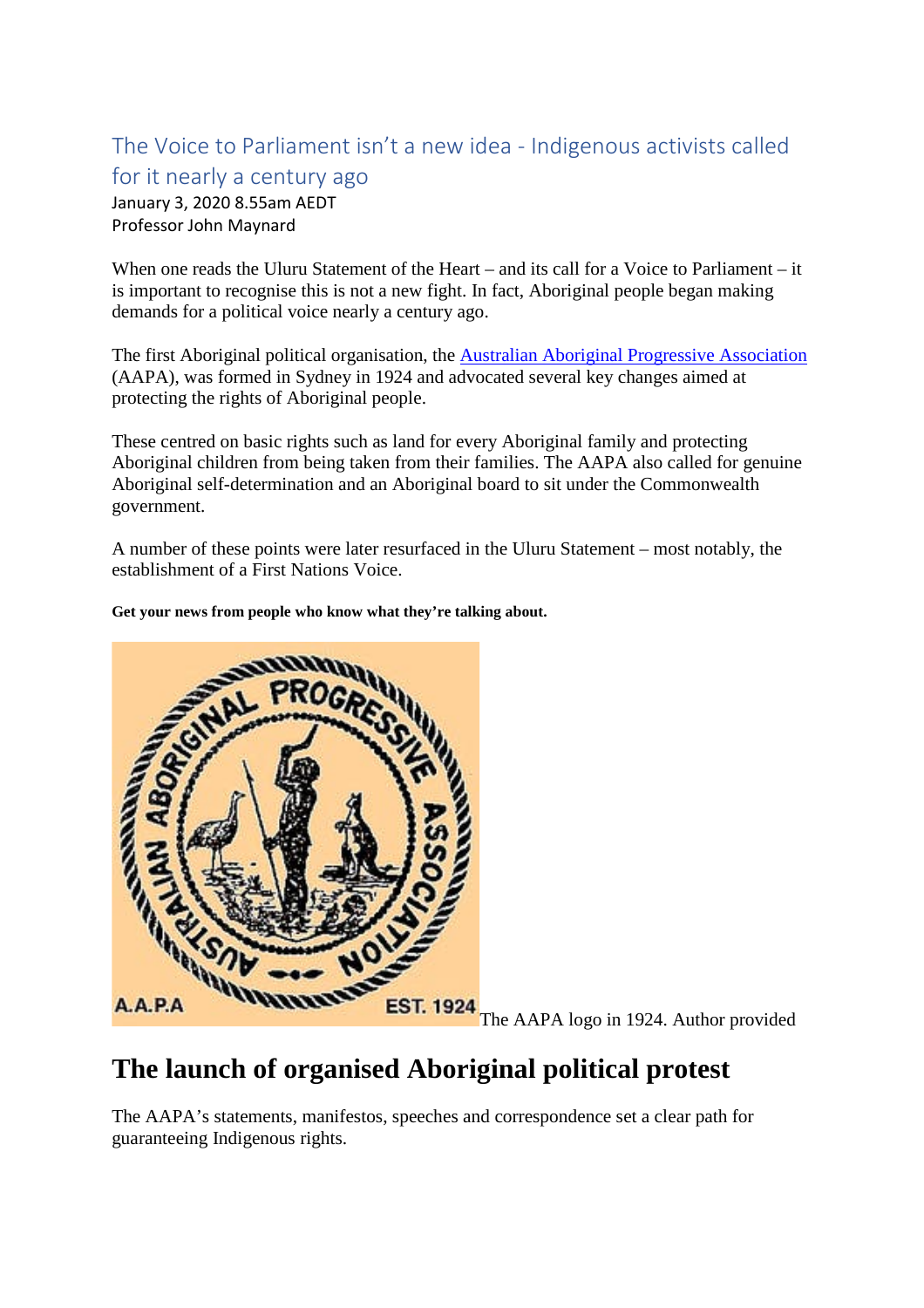Fred Maynard, my grandfather, was the president of the AAPA in the 1920s. In his *inaugural* [address](https://maas.museum/magazine/2015/12/the-rise-and-demise-of-the-freedom-club/) to the organisation in 1925, he said,

Our people have not had the courage in the past to stand together but now we are united to fight for all of the things that are near and dear to us. We want to be in charge of our own destiny.



Fred Maynard and his sister Emma in

Sydney in 1927. Author provided

More than 200 people gathered for this first-ever Aboriginal rights convention. The event became front-page news, with [banner headlines proclaiming,](https://aiatsis.gov.au/publications/products/fight-liberty-and-freedom-origins-australian-aboriginal-activism/paperback) "Aborigines demand self determination" and "Self determination is their aim".

Two years later, the AAPA produced a manifesto that was delivered to all sections of government – both state and federal – and published widely across NSW, South Australia, Victoria and Queensland.

One of the most significant points was for an Aboriginal board to be established under the Commonwealth government, and for state control over Aboriginal lives to be abolished.

The control of Aboriginal affairs, apart from common law rights shall be vested in a board of management comprised of capable educated Aboriginals under a chairman to be appointed by the government.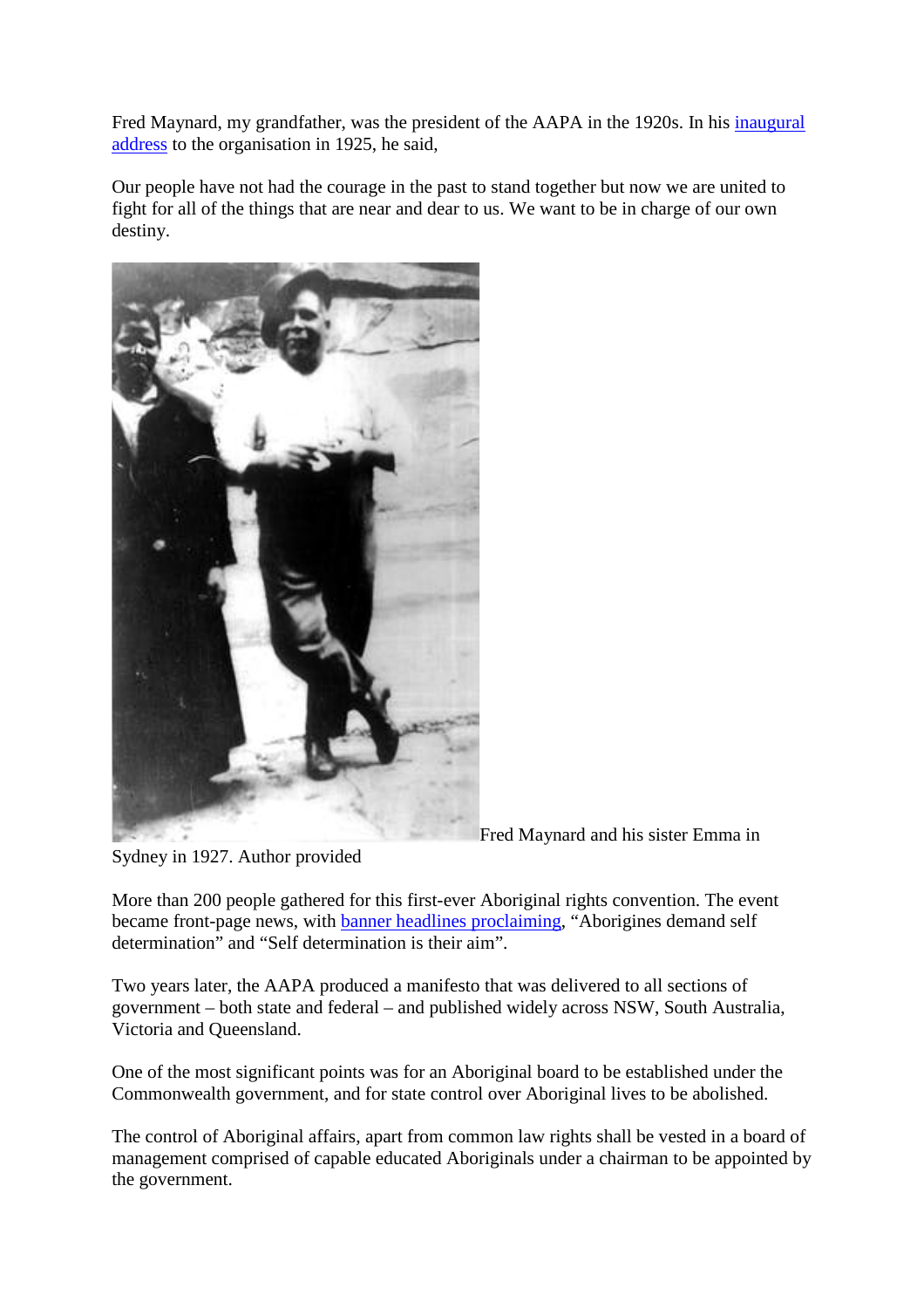# **Having a Voice in Parliament**

This was just the beginning of the fight for self-determination.

In 1927, [Dorothy Moloney,](https://www.booktopia.com.au/fight-for-liberty-and-freedom-john-maynard/book/9780855755508.html) a fervent non-Indigenous supporter of the AAPA, voiced her public support for the organisation's push for a royal commission into the state-controlled [Aborigines Protection Boards.](https://theconversation.com/capturing-the-lived-history-of-the-aborigines-protection-board-while-we-still-can-46259) This was a direct challenge to decades of mismanagement and Aboriginal suffering.

In a newspaper column, Moloney emphasised the importance of Aboriginal recognition and giving Aboriginal people the right to vote:

The founders of the Commonwealth Parliament … excluded the native population from the franchise. The Royal Commission which will sit in the near future to make suggestions regarding the amendment of the Constitution will be asked to reverse this unfortunate flaw, since it is our boast that the people of this Country have a say in making the laws which they are expected to obey.

[Prime Minister Stanley Bruce](https://primeministers.moadoph.gov.au/prime-ministers/stanley-bruce) contacted NSW Premier Jack Lang to inform him that a request had been made for an "extra-parliamentary" royal commission into

the present status and general conditions of the Aborigines.

Lang, in turn, referred the matter to the Aborigines Protection Board. Its response was both negative and misinformed. And it sits as a reminder of the [organisation's sinister impact](https://theconversation.com/capturing-the-lived-history-of-the-aborigines-protection-board-while-we-still-can-46259) on Aboriginal lives for the greater part of the 20th century.

The Board doubts that the appointment for a Commission to inquire into the matter is called for, so far as New South Wales is concerned.

Maynard was outraged and wrote a powerful [three-page response to Lang.](https://aiatsis.gov.au/publications/products/fight-liberty-and-freedom-origins-australian-aboriginal-activism/paperback)

I wish to make it perfectly clear on behalf of our people, that we accept no condition of inferiority as compared with the European people.

That the European people by the arts of war destroyed our more ancient civilisation is freely admitted, and that by their vices and diseases our people have been decimated is also patent, but neither of these facts are evidence of superiority. Quite the contrary is the case.

## **Aboriginal control over their own affairs**

In early 1928, the [Royal Commission into the Constitution](https://trove.nla.gov.au/work/5571372?q&versionId=45120535) was finally established in Canberra to discuss, among other issues, the future of Aboriginal policy-making.

Maynard and missionary activist [Elizabeth McKenzie-Hatton](http://www.womenaustralia.info/leaders/biogs/WLE0194b.htm) wrote a joint response to the commission asserting the Commonwealth government was better equipped, more capable and more accountable to manage Aboriginal affairs than the states.